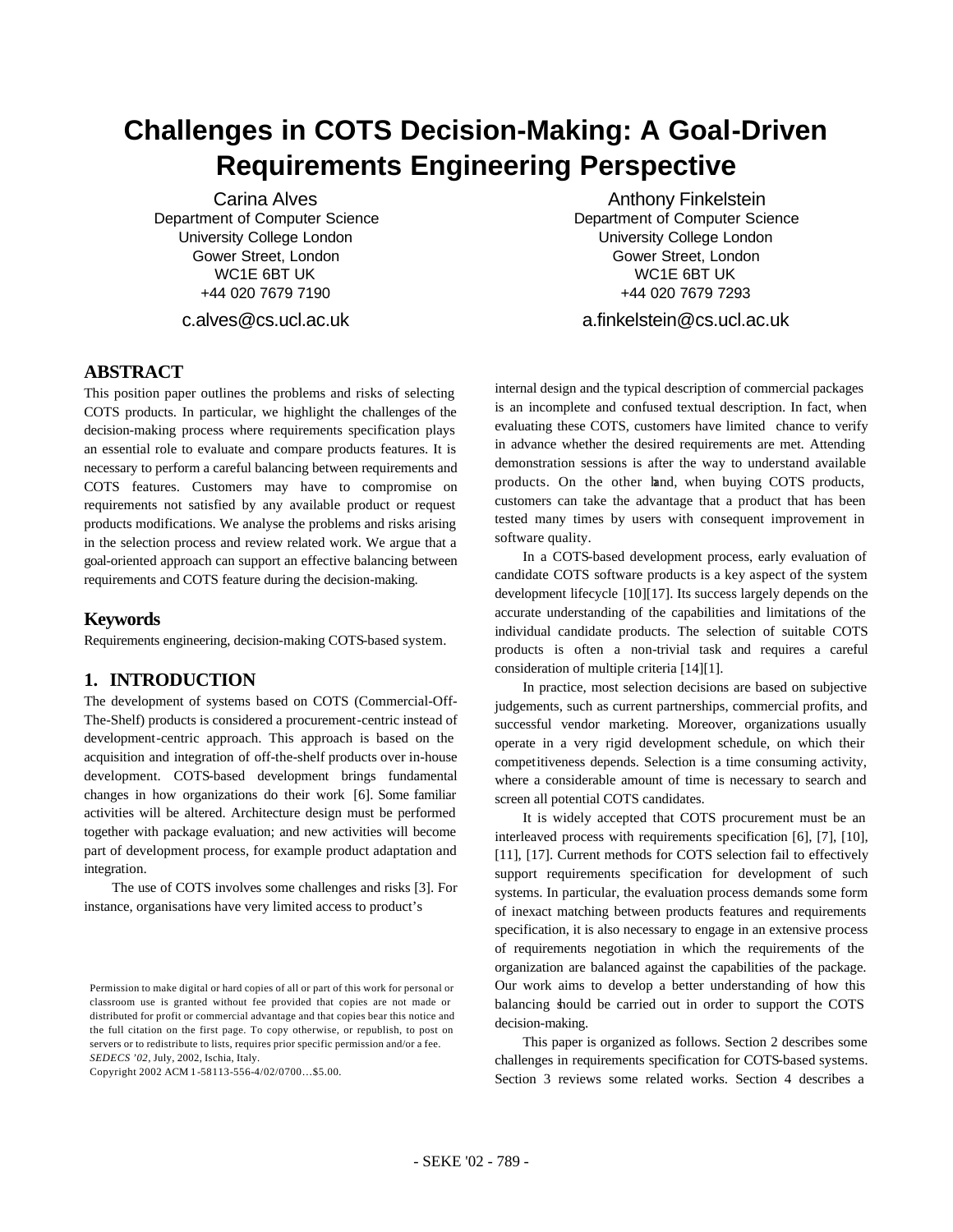potential approach for COTS evaluation. Section 5 presents the conclusions of this work.

# **2. REQUIREMENTS SPECIFICATION FOR COTS**

In traditional systems development, the requirements engineering (RE) activity basically consists of eliciting stakeholders needs, refining the acquired goals into non-conflicting requirements statements, and finally validating these requirements with stakeholders. The main goal of the requirements engineer is to ensure that the requirements specification meets stakeholders' desires and it represents a concise and clear description of the system to be developed. Broadly speaking, the specified requirements will be translated into software architecture and ultimately, implemented. Therefore, it is reasonable to assert that requirements play a controlling role in system development [21]. The RE process for COTS-based development is affected by problems that are very different from those of traditional systems. Below we discuss some challenges of developing systems from off-the-shelf products.

## **2.1 Requirements Flexibility**

In COTS-based development, requirements statements need to be much more flexible and less specific [5]. For instance, suppose that performance is a critical requirement for a database system but none of the evaluated products satisfies the desired response time. This is a typical situation to deal with the buy versus build decision. If the final resolution is buying a product, customers must accept product limitations and requirements that cannot be met by any available COTS.

When developing systems with the goal of maximizing the use of COTS, the specified requirements should not be so strict that either exclude the use of COTS or that require large product modification in order to satisfy them [6]. In fact, an interesting approach is to let the available COTS features determine requirements. Consequently, it is necessary to achieve the best balancing of requirements precision and flexibility.

### **2.2 Dilution of Control**

COTS products are developed based on a set of requirements that vendors believe will meet the widest number of potential customers [11]. Vendors try to meet the needs of a marketplace instead of satisfying the requirements of a particular organization. Therefore, COTS are designed to satisfy very general requirements. This in turn requires the customer to have an accurate understanding of products features to decide which parts must be adapted to conform to their particular needs.

An additional complication is that the vendor has full control over the product releases and upgrades. Therefore, customers are put into unexpected situations over which they have no control. Note that not only the source of control but also the scope of control has changed. For example, consider you had bought a product from a supplier that introduced a new packaging strategy, which included a new product that you do not want into the COTS you had purchased. You had no choice but to update the

new product or to change for another supplier and perform a new assessment process.

## **2.3 Continuous Requirements Process**

In traditional system development, requirements evolve as the environment in which these systems operate change. Typical changes to requirements specifications include adding or deleting requirements and fixing errors [18]. Evolution in requirements might lead to a temporary instability but as soon as the changes are managed and requirements agreed, the situation is controlled. However, in COTS-based systems, requirements are extremely volatile mainly because of rapid changes in the COTS marketplace. The vendor requires customers to accept new releases that bring new features that can be either unwanted or conflicting with stated requirements. Thus, this new situation leads to a continuous process of negotiation and trade-offs. We have to keep the decisions made during the assessment process in order to understand the reasons that forced requirements to change or why a particular product was eliminated. Capturing such rationale facilitates adaptation to ongoing changes [4].

Competitive pressures in the marketplace force vendors to innovate and differentiate products features rather than standardize them. This results in complex decision-making in which customers have to deal with incomplete and often mistaken understanding of product features. Standardization is a key issue to support the matching between COTS and requirements. However, we do not believe it will be a reality in the COTS marketplace at least for the next few years.

## **3. RELATED WORK**

A number of COTS-based development methods have been proposed in the literature. Kontio [14] proposes the *OTSO (Off-The-Shelf Option)* method that provides specific techniques for defining evaluation criteria, comparing the costs and benefits of alternative products, and consolidating the evaluation results for decision-making. The definition of hierarchical evaluation criteria is the core task in this method, it identifies four different subprocesses: search criteria, definition of the baseline, detailed evaluation criteria definition, weighting of criteria. Even though OTSO realizes that the key problem in COTS selection is the lack of attention to requirements, the method does not provide or suggest any specific solution. The method assumes that requirements already exist since it is based on the requirements specification for defining the evaluation criteria. *STACE (Social-Technical Approach to COTS Evaluation) Framework* [15]*,* is an approach that emphasizes social and organizational issues related to COTS selection. The main limitation of this approach is the lack of a process of requirements gathering and specification. Moreover, the STACE does not provide an analysis of the evaluated products using a decision-making technique. *PORE (Procurement-Oriented Requirements Engineering) Method* [17] is a template-based approach to support off-the-shelf selection. The method is based in an iterative process of requirements acquisition and product evaluation. This method integrates some techniques,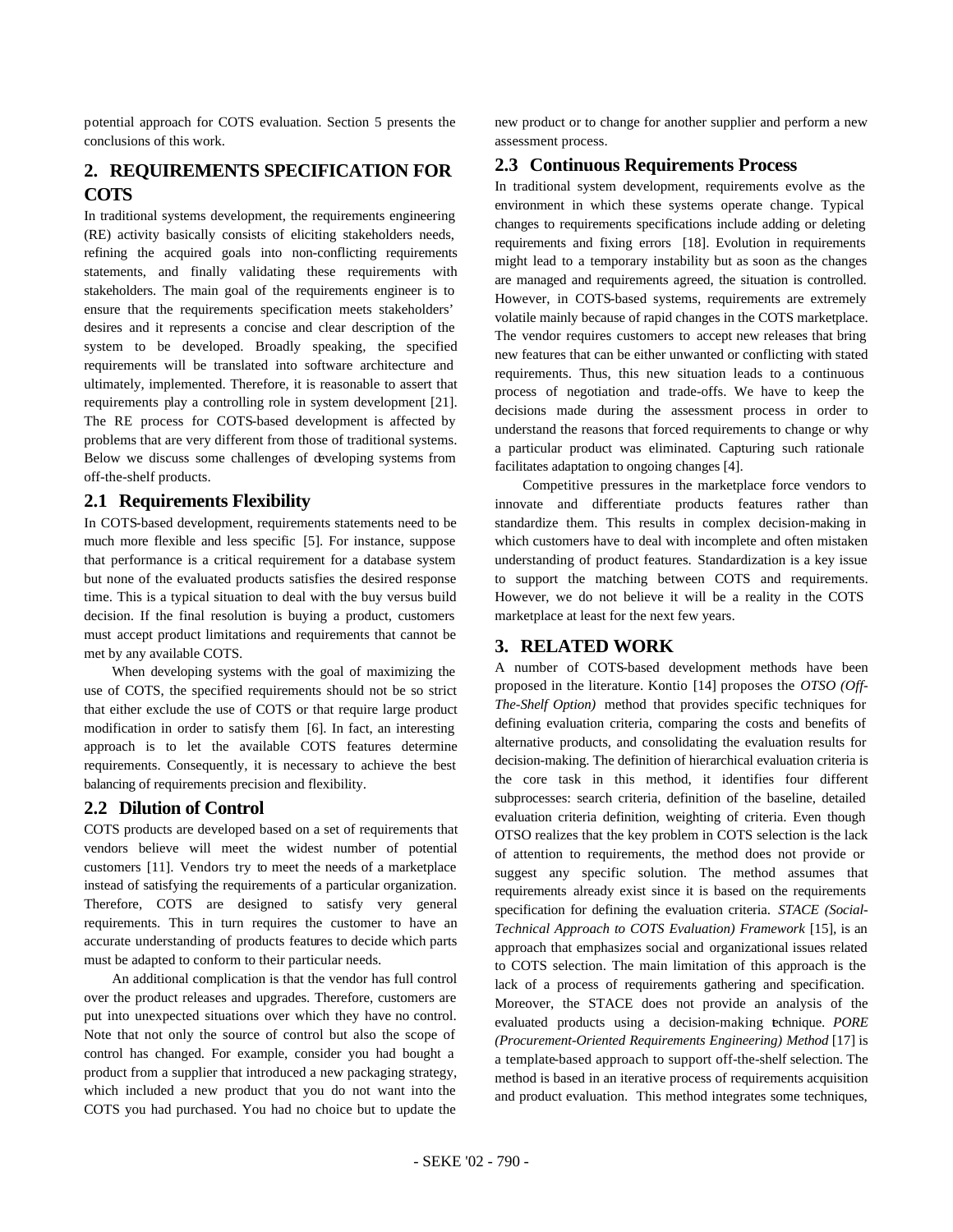methods and tools, such as: knowledge engineering techniques, multi-criteria decision making methods, and requirements acquisition techniques. It also provides guidelines for designing product evaluation test cases. Although the PORE method includes some requirements acquisition techniques, the templates only give a preliminary view of the steps necessary to perform a systematic evaluation. It is not clear how requirements are specified in the evaluation process and how products are eliminated (i.e. do not capture the decision rationale). The main shortcomings of the proposed methods for COTS selection are:

In general, these methods rely on the definition of preestablished and structured criteria based on fixed requirements. These approaches are not appropriate to handle with the impositions of a highly volatile and uncertain COTS marketplace. They emphasize the importance of requirements analyses in order to conduct a successful selection that satisfies the customer. Although none of them support the complex process of requirements analysis and balancing with COTS features limitations. A common approach found in all methods described above is the use of multi-criteria decision making (MCDM) techniques to support the evaluation of COTS packages. The two most used approaches are AHP (Analytic Hierarchy Process) [19] and WSM (Weighted Scoring Method). The basic concepts of these approaches are establishing a list of criteria that products should meet, assigning scores to each criterion based on its relative importance in the decision and then ranking products based on their total scores. AHP provides a hierarchical approach for consolidating information about alternatives using pair-wise comparisons.

WSM technique has some limitations when applied in COTS assessment, for instance [14]: (i) this approach produces real numbers as results, so they can easily be interpreted as the true differences between the alternatives rather than the relative ranking (ii) difficulty in assigning weights when the number of criteria is large. AHP has some advantages over WSM, some previous experiments claim that AHP give decisions makers more confidence in their decisions [14]. The main limitations of these techniques are: (i) they assume independence between requirements (ii) they are weak in supporting multi-valued features and inexact matching of features with requirements [13]. We believe that MCDM techniques are adequate to handle quantitative criteria, in the sense that they measure the degree to which COTS satisfies customer requirements. On the other hand, they do not properly support qualitative reasoning. In this work we are particularly interested on addressing qualitative aspects of COTS decision-making.

# **4. USING GOASL TO SUPPORT THE DECISION-MAKING PROCESS**

The general motivation of our research is getting a deeper insight into the COTS selection process. In this context, we consider some fundamental concepts for supporting a successful COTSbased development. Firstly, we need to keep the rationale of decisions made over the development life cycle not only during the evaluation process. Second, it is necessary to address the matching and consequent balancing between requirements and COTS.

 Finally, the selection process must be systematic and well defined. In order to reach all these objectives we believe that a potential approach might be a goal-oriented one. The selection of a bug-tracking tool is used as an example to explain the presented concepts.

We use some ideas from goal-oriented requirements engineering. Thus, it is necessary to give a brief introduction of goals. According to Lamsweerde [16], "*A goal is an objective the system under consideration should achieve. They may be formulated at different levels of abstraction, ranging from highlevel, strategic concerns to low-level, technical concerns."* In fact, goals are particularly important in RE process:

Goals provide the rationale for requirements i.e. requirements represent one particular way to achieve high-level goals. In general, there are many refinement alternatives to be considered during the requirements specification process.

• Goal refinement process provides a suitable abstraction level to support decision makers evaluating requirements alternatives.

Requirements are known to constantly evolve during system life cycle, once requirements are refinements of goals, the latter are more stable. Thus, the higher level a goal is, the more stable it will be [2].



**Figure 1 – Modelling Goals Refinement**

Goals have been recognized as a leading concept in the RE process [2],[8],[9]. The modelling of goals has many benefits, such as: to represent goals explicit, to identify interdependencies among goals, to support qualitative reasoning. Each goal can be decomposed into satisficing sub-goals represented by a graph structure inspired by the AND/OR trees used in problem solving. AND links refine a goal into a set of subgoals; which means that only if all subgoals are met the overall goal is achieved. OR links refine a goal into an alternative set of refinements, which means that satisfying one of the subgoals is sufficient for satisfying the parent goal. For example, the bug tracking goal "Handle a bug" can be decomposed into the following subgoals: " Update bug list", "Modify bug status" and "Identify user" through AND link (see Figure 1). Using the main concepts of goal RE, we give an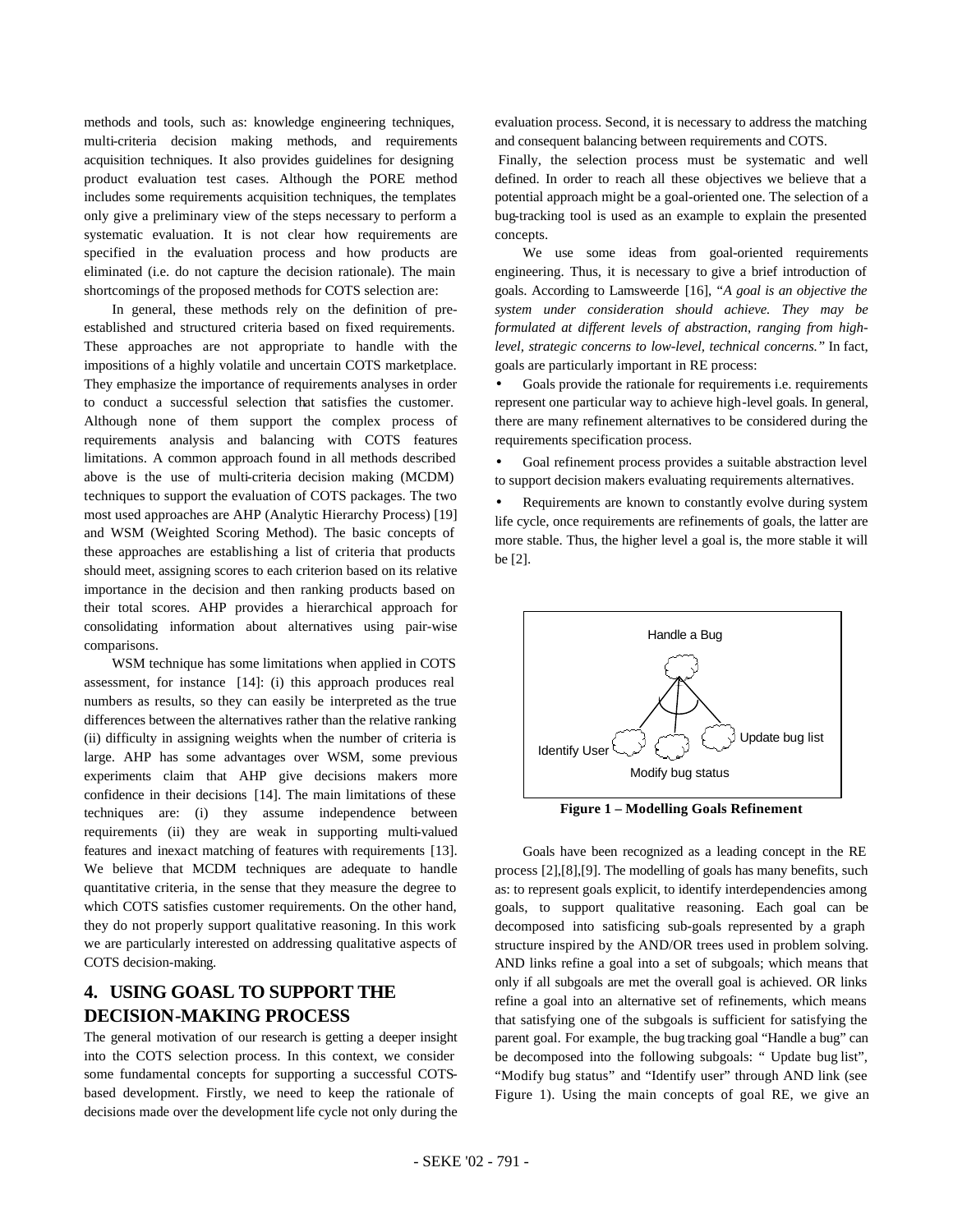

**Figure 2 – Main Activities of COTS Selection Process.**

overview of the main activities within COTS selection and outline the related challenges of each activity. Figure 2 shows the activities and their interactions. Each of these is described below.

### **4.1 Acquiring Goals**

The processes of goals acquisition and specification must be incremental and iterative [8]. In the beginning, high-level goals are identified using typical elicitation techniques, such as use-cases. From these goals, possible COTS candidates are identified in the marketplace, in which new goals may be recognized in features that make this process highly iterative.

In RE literature, the notion of requirement is related to services that the system should provide [18]. As we discussed in Section 2, requirements for COTS systems should be more flexible and specified as desirable rather than mandatory features. Therefore, we believe it is more reasonable keeping the notion of goal until the package has been selected. Along the modelling process, goals are defined; interdependencies among goals found; goals are refined based on package features; different refinement alternatives are tried; priorities and trade- offs are addressed. Early decisions need to be considered and reconsidered when making later decisions.

During the refinement process it is necessary to identify goals that helps to distinguish between products (called *core* goals) from those that are provided by most available products (called *peripheral* goals). For example, the feature "web-based interface" is supported by all evaluated packages (example of peripheral goal) while "support of multiple projects" is supported by only a few packages (core goal). Thus, the latter feature can be

a decisive criterion and should be investigated in order to support the decision of selecting one product instead of others. Besides the classification of goals as *core* and *peripheral*, we propose two attributes for goals description:

*Desirability* – the importance of a goal described in the customer specification to be satisfied by a particular feature provided by the package.

*Modifiability* – the capacity to restructure a goal definition when a conflict arises between a specified goal and any feature provided by the package.

In other words, *desirability* specifies the priority of goals; here one possibility is assigning numbers that represents the relative importance of goals as applied in some MCDM methods. In particular, the number of hard goals should be minimised because even if any product fits well with a complex set of goals, the volatility of marketplace practically imposes that the fit will be short-lived [21]. Instead of hard goals, we should have more fluid goals, some mandatory, some strongly desirable, some only nice to have [5]. The m*odifiability* attribute refers to the flexibility in which a goal can change in order to accept features constraints. For example, consider that a stakeholder specified the goal "define a filter for searching bugs" she also wanted to search which bugs were resolved by each member of the project. All available products provide filters for searching bugs, but none has this specific filter. In this case, we need to verify how easily modifiable this goal is and if we want to relax this specific need in order to meet a constraint.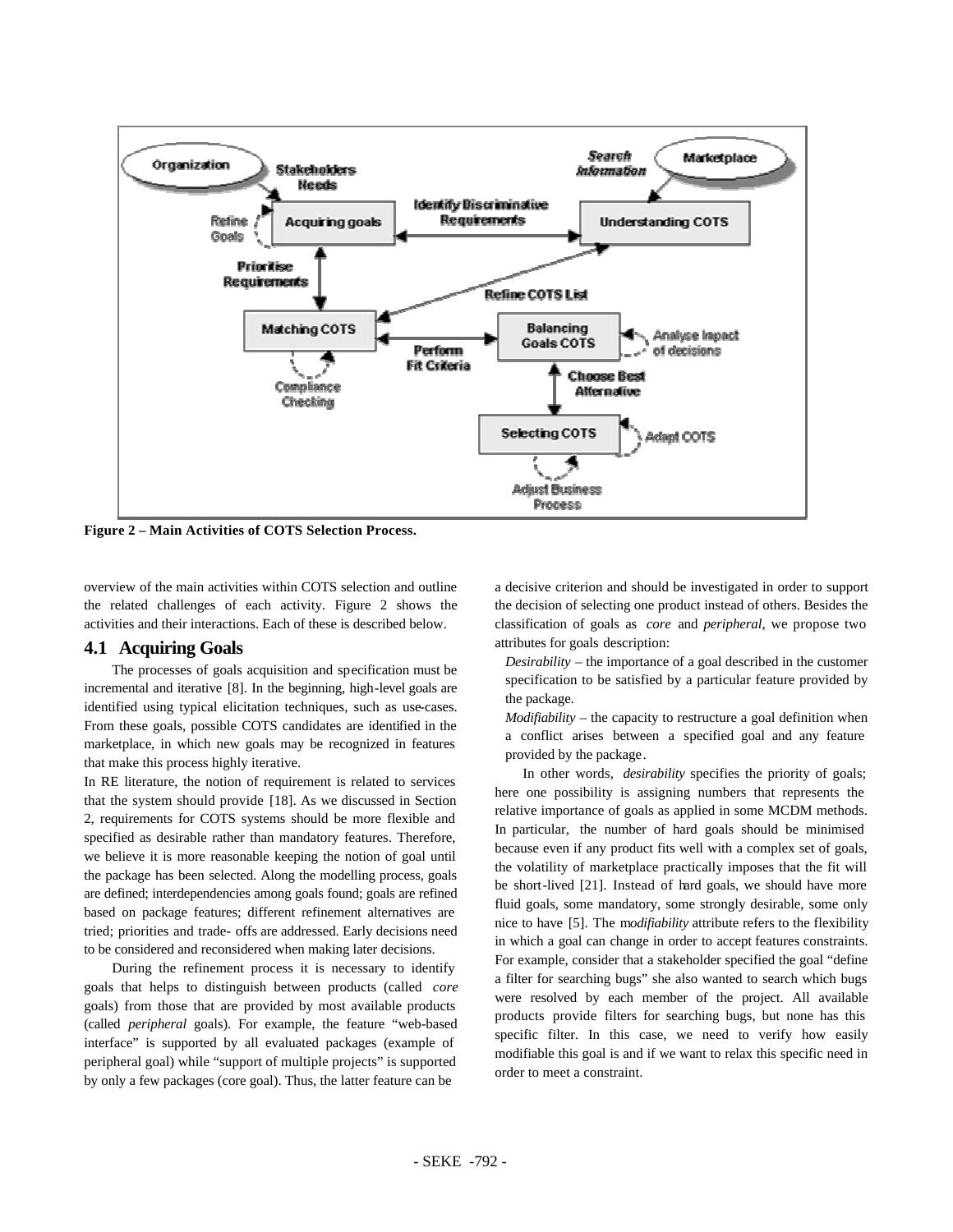### **4.2 Understanding COTS**

Our experience shows that there is a language mismatch between COTS features description and customers needs, where this mismatch increases the chances of selection failing. In fact, questions of vocabulary are a critical issue to be treated. Understanding a COTS demands a translation of several types of vocabulary: the vocabularies of various products and the vocabulary of the customer's goal specification [13]. Moreover, the package descriptions provided by the vendor are usually too general and more suitable for a commercial leaflet than for a precise evaluation of package features. During the evaluation it is necessary to gather information about functional features, quality aspects and other characteristics of the package; for example, description of the system environment, previous product versions, customer's support strategies.

### **4.3 Matching Goals and COTS**

The evaluation of COTS demands some inexact matching. For example, there may be goals not satisfied by any available package, goals satisfied by some joint packages, goals partially satisfied, features of package not initially requested but that can be helpful, features irrelevant or even unwanted. Moreover, there are some cases where core goals cannot be entirely satisfied without considerable product adaptation and other cases where these goals must be compromised to match product features. An additional complication is that both goals and package specification might have incompleteness and inconsistencies. In short, it is necessary to perform a complex compliance checking to treat all these issues. Figure 3 shows a schema of a matching between goals specified on the fit criteria and two potential candidates. The fit criteria enable the evaluation of COTS candidates based on stakeholders goals (i.e. how each package meet these goals). In general, they include some aspects the package should provide: functionalities, nonfunctional aspects (performance, usability, interoperability), vendor issues (reputation, support, stability). It is worth noting that in both matching scenarios the fitting is not complete, there are some gaps between goals and features that must be balanced in order to reach the best solution.

### **4.4 Balancing Goals and COTS**

The fit criteria enable the verification whether or not a COTS solution satisfies stakeholders' goals. Different degrees of satisfiability may be distinguished rather than a binary answer (for example the bug tracking tool support or not file attachments for bugs).

In fact, non-functional requirements are known as not been satisfied in a clear-cut sense [8], for example, how can we evaluate the usability of a bug tracking tool? What means a user-friendly system for us? Which aspects are important (interface, documentation, etc.)? The evaluation of such goals demands a sort of qualitative reasoning strategy and the refinement process helps understanding these subjective goals and how they can be fulfilled.



**Figure 3 – The Matching Between COTS and Goals**

This strategy provides more specific interpretations of what highlevel goals mean.

The balancing between goals and COTS features is an important step of the decision making process in which goals must be negotiable until the selection process has finished. The negotiation must be bilateral, analysing the impact of decisions over goals that had to be traded-off and features that had to change. Customers have to analyse the expected benefits of performing large products adaptation in order to meet a specific set of goals. All decisions taken must be properly documented and supported by well-justified arguments.

### **4.5 Selecting COTS**

The selection process includes the ranking of packages based on their compatibility with customers' goals. Besides the assessment of functionalities that a package meets, it is also necessary to analyse the risks associated with each alternative, for instance, the complexity to perform package adaptations, the support that a vendor provides for these adaptations, the number and importance of goals that had to be compromised. Some of these issues are unpredictable what increases the risks that the selected package is not the best solution.

In reality after a product has been selected, there is still a considerable amount of work to do. Customers may change their business practices in order to fit the product, where it is necessary to perform a careful impact analysis of the selected product over the organization. Products probably will need modifications, what can range from simple customisations to large adaptations including the development of wrappers or even in-house development of extra modules to cover critical features not supported by the product.